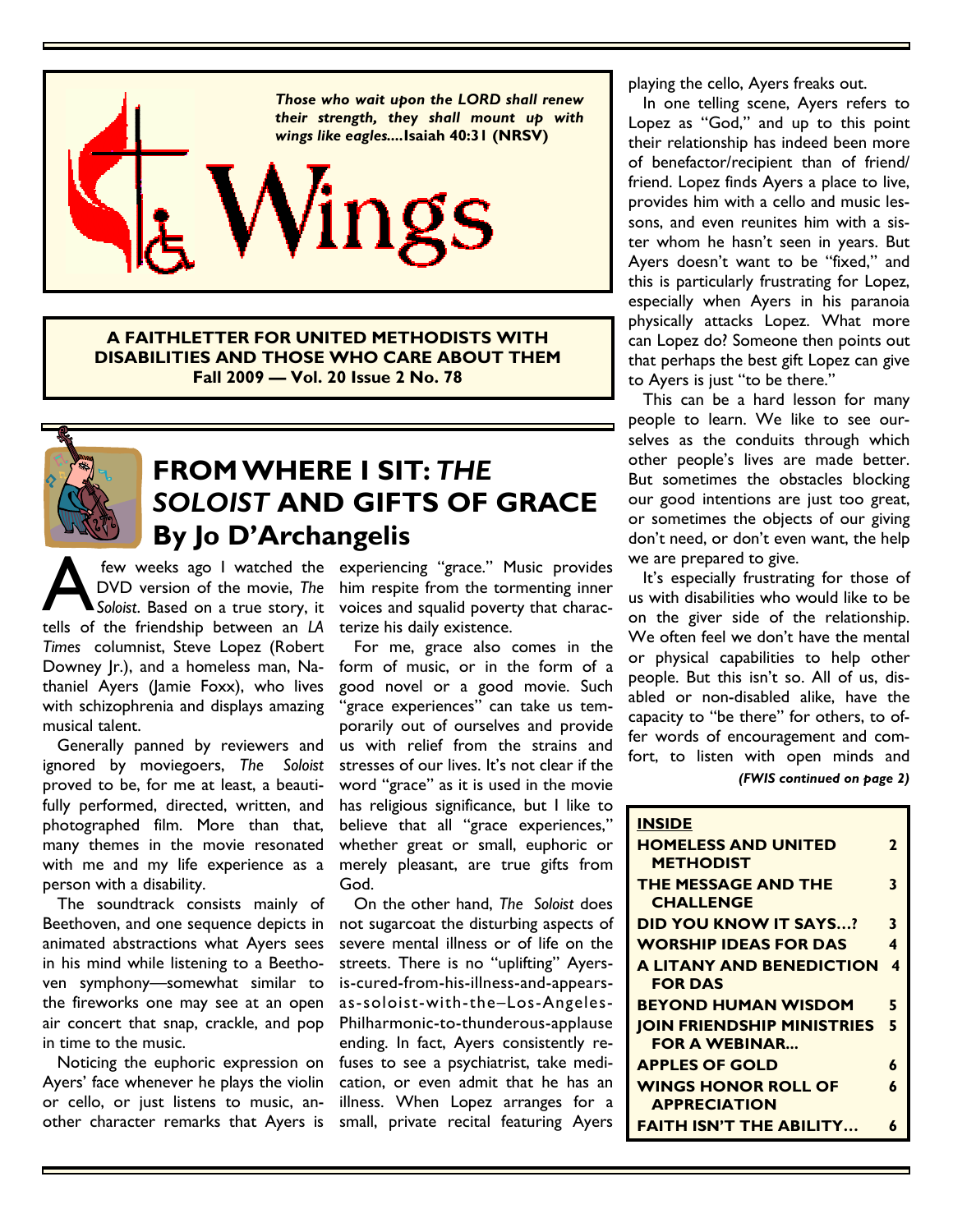*(FWIS continued from page 1)*



hearts, to share in the silences—in short, to be bearers of God's grace. Too artsy perhaps for

some and too real for others, *The Soloist* was nonetheless for me a true "grace experience," both unsettling and moving in its virtuosity.

 To those readers who might be considering renting the DVD, be advised that *The Soloist* is rated PG-13 for some nasty words, sexual references, violence, and disturbing scenes depicting mental illness and life on the streets. And, oh yes, there's all that Beethoven too.



# **HOMELESS AND UNITED METHODIST By Marta Aldrich**

Sk members of Hobson<br>Church about Darrell<br>describe him as church caretaker, unsk members of Hobson Church about Darrell "Cowboy" Sprung, and they official janitor, chairman of hospitality ministries, assistant to the pastor, sometimes-cook, and resident theologian. He is also homeless.

 Ask Cowboy about Hobson, and he says the Nashville, Tenn., church is his home, and its members are the closest thing he has do a family. "They make you feel welcome here," Sprung says. "It don't matter whether you drive a BMW or a bicycle. This church is after the person inside."



**A** non-official quarterly newsletter for United Methodists with disabling conditions and all others interested in the issues of disability, accessibility, and the church

#### **FOUNDER/EDITOR COMPUTER LAYOUT/GRAPHIC DESIGN**  Jo D'Archangelis

**CORRESPONDENCE** Send all correspondence—including feedback, original writings, items from other sources, and changes of address—to Jo D'Archangelis, Editor, at: **Mailing Address** 592 Ammunition Road, Apt. 1 Fallbrook, CA 92028- 3191 **Telephone/Fax** 760-723-2668 (please call before faxing) **E-Mail**  jodarlis@aol.com

**E-WINGS** Two electronic versions of *Wings* are available for those who are visionimpaired and have computer "reading" devices; those who have difficulty handling paper and print publications; those who live outside the United States and its possessions; and/or those who just prefer computer viewing: (1.) A document version in partially formatted text without graphics available to those able to open attached files in Microsoft Word Document 2000 (this version seems to work best for those who use computer "reading" devices); and (2.) A full newsletter-formatted version with color graphics available to those able to open attached files in PDF format with Adobe Reader 6.0 or higher software (Adobe Reader software is easily downloaded from Adobe.com without charge). E-mail Jo D'Archangelis at jodarlis@aol.com to request one, or both, of these versions.

**DONATIONS** *Wings* is an all-volunteer effort, but financial assistance is needed for printing and mailing costs. Most of our funding comes from reader donations. There are no subscription fees. If you think *Wings* is worth it, please make out a check or money order payable to the "Fallbrook United Methodist Church" (or "FUMC"), mark it "Wings Newsletter," and mail it to: **Church Address** Fallbrook United Methodist Church 1844 Winterhaven Road Fallbrook, CA 92028 **Church Telephone** 760-728-1472 **Church Fax** 760-728-7433 **Church E-Mail**  FUMC1887@sbcglobal.net

 Sprung was 8 when his parents died in a car accident, and 16 when he ran away from an orphanage. With a sixth-grade education, he wandered the country, hitchhiking to wherever he could find work, mostly on ranches or construction sites. He has smoked most of his life and struggles with alcoholism. He has never married.

 Today at age 55, he owns four or five changes of clothes and two sleeping bags. He sleeps under a bridge on the outskirts of Nashville because he likes to be alone sometimes. Because of extreme bronchitis, he no longer works. He says it's because of several pastors and church friends that he has settled in Nashville. "They're always willing to talk if I have a problem," Cowboy says. "They have time for me and let me know they care. They love me, and they're trying to understand my problem. To me, that means a lot."

 Hobson Church is where Cowboy gets his mail. He has keys to the church and can sleep there whenever he wants, usually when his bronchitis acts up. He…usually drops by the church every day to do odd jobs. "People here like Cowboy because he is real," says the Rev. V. H. "Sonnye" Dixon, Hobson's pastor. "He cares about people. There have been times we've had deaths in the church family and nobody showed up at the funeral but Cowboy. He will take money from his disability check and buy something for someone else."

 For Cowboy, the church is his favorite place. He likes the way its members don't judge homeless people and the way worship ends by holding hands in a big circle…"We got a little chapel upstairs. Sometimes, I'll go up there and sit and pray and think a bit. This church is my sanctuary."...

**Abridged from** *Interpreter Magazine*  **(Jan. 2004). Aldrich is a freelance writer in Franklin, Tenn.**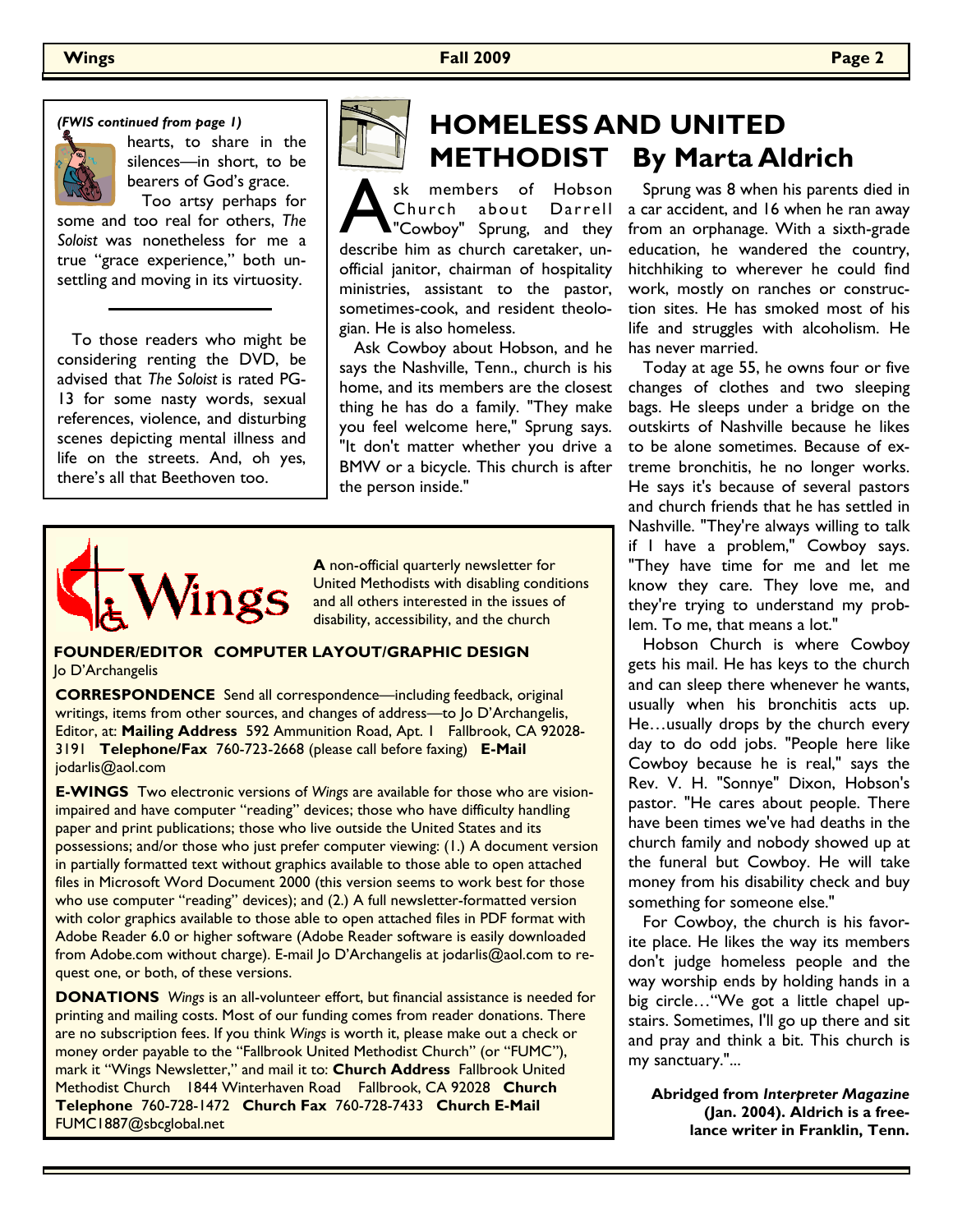

## **THE MESSAGE AND THE CHALLENGE By Joyce Brownlee**

 **Editor's Note: Brownlee and her sister, Joann Orendurff, serve as Co-Chairpersons of the United Methodist California-Pacific Conference Committee On Disability Concerns (CCDC). The following is based on an email message that Brownlee posted on August 14, 2009.** 

oann and I are scheduled to speak at a<br>Disability Awareness Sunday service at<br>the Nestor (Calif.) United Methodist oann and I are scheduled to speak at a Disability Awareness Sunday service at Church, Russ Locke, Pastor. Observing Disability Awareness Sunday is something we need to push our churches to do. The purpose and mission of the CCDC is to educate all churches in the Conference on accessibility improvements, both physically and attitudinally, and on recognizing the gifts and graces that people with disabilities of every kind can bring to the church.

 I am in the process of composing and sending informational letters to our Bishop Mary Ann Swenson, the District Superintendents, and our churches explaining the importance of following the resolution passed at the 2008 California-Pacific Annual Conference session making the last Sunday in September Disability Awareness Sunday. A designated offering is to be taken and used to further the work of the CCDC.

 This offering is especially important now since the Conference has frozen all funding. There will be no CCDC meetings until further notice, and all committee business will be conducted by e-mail as the need arises. Conference Center facilities will no longer be available on the weekends, which means no use of phone or video conferencing.

 This in effect keeps some CCDC members with disabilities from full participation! Yet we are still working to bring the message of disability awareness to our churches—from providing qualified speakers to talk on the subject of disability awareness to any church in the Conference requesting it, to providing Accessibility Audit materials to help a church determine if it has architectural/communication barriers that restrict persons with disabilities from fully accessing its ministries.

 The challenge is to get local churches to realize their need to learn and apply information about disability awareness. Our churches are incomplete when physical, communication, and attitudinal barriers keep some of us from being full participants. To make our churches open to persons with disabilities, we build ramps, make accessible restrooms, and provide sound amplifiers. And when we talk about accessibility, we usually talk in terms of such physical barriers.

 However, the emphasis should not be on buildings and devices but on people and relationships, on inviting people into each others' lives. Churches are critical in this regard. We as people with disabilities need to be able to access all church facilities so that we, like everyone else, can fully participate in worship and fellowship. Remember we are *all* part of God's family!

 Note: When church facilities are used by persons in the community—e.g., preschool programs, child daycare centers, adult daycare programs, free clinics, Scout or AA meetings—the facilities are considered to be "a public accommodation" and must comply with access guidelines set forth in the Americans with Disabilities Act.

**To request a speaker or a copy of the Accessibility Audit for a church in this Conference, contact Joyce Brownlee, e-mail: Genwidow@ cox.net, phone: 619-660-1486; or Joann Orendurff, e-mail: Joannorendurff@sbcglobal.net, phone: 619-449-2082. There is a charge of \$10 to copy and mail Accessibility Audit materials; speakers are provided at no charge.**

# **DID YOU KNOW IT SAYS IN THE UMC BOOK OF DISCIPLINE…?!?**

### **Disability Awareness Sunday**

**D**isability Awareness Sunday...shall be observed on a date to be determined by the annual conference. Disability Awareness Sunday calls the Church to celebrate the gifts and graces of persons with disabilities and calls the Church and society to full inclusion of persons with disabilities in the community. If the annual conference so directs, an offering may be received and the funds used by the annual conference to promote the work of creating architectural and attitudinal accessibility in local churches....

> **From** *The Book of Discipline of the United Methodist Church (***2000), §265(4).**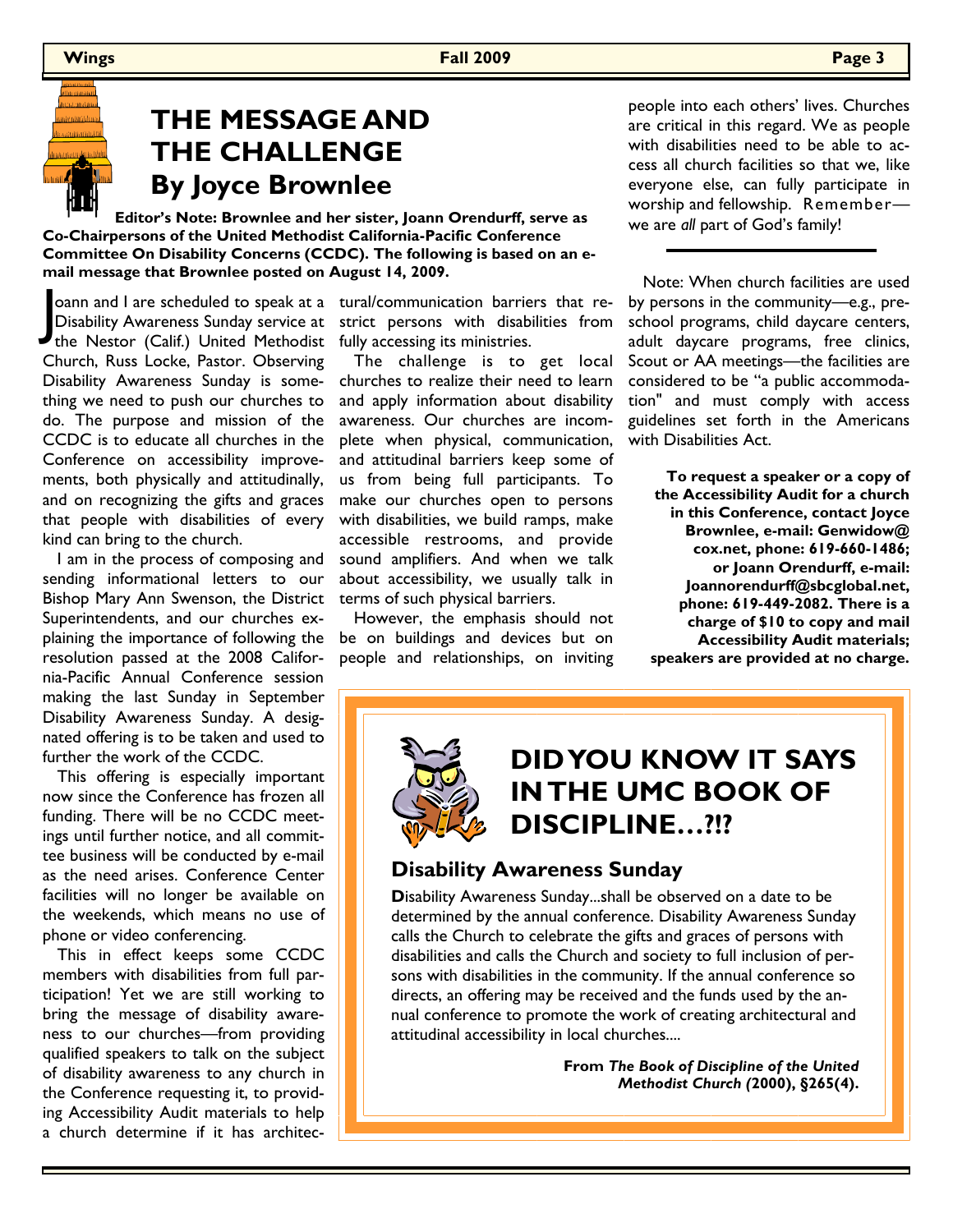

### **WORSHIP IDEAS FOR DISABILITY AWARENESS SUNDAY By Helen R. Neinast**

#### **Preparation and Setting**

 Disability Awareness Sunday is both a celebration and a challenge.

those with disabilities who contribute so much to our faith community. We also open ourselves, our churches, and the Church to the call to full inclusion and full accessibility for those with any disability—physical or mental. This is an opportunity to raise awareness and to find solutions to the physical, architectural, communication, and attitude barriers to those with disabilities.

#### **Suggested Hymns**

"We Meet You, O Christ" (*UM Hym-*down through the roof"

*nal* 257)

"Through It All" (*UMH* 507)

 We celebrate the lives and witness of Name" (*UMH* 154, *Mil Voces Para*  "All Hail the Power of Jesus' *Celebrar* 60)

> "It Is Well with My Soul" (*UMH* 377, *Mil Voces* 250, *Let Us Worship* [Korean-English] 304)

> "Jesu, Jesu, Fill Us With Your Love" (*UMH* 432, *Mil Voces* 288, *Let Us Worship*, 179)

#### **Scriptures**

 Genesis 1:26-27 "We are created in God's image"

Mark 2:1-4 "His friends lowered him

### **LITANY AND BENEDICTION FOR DISABILITY AWARENESS SUNDAY**

#### **Litany**

*Leader***:** We come together today as people with different skills, different abilities, different disabilities.

**People:** We come, however, as one body in Christ.

**Leader:** We ask God to help us be compassionate toward all, even as God has been compassionate toward us.

**People:** Gather us together, in compassion and in faith. Help us to welcome and honor everyone in this community.

**Leader:** Regardless of physical strength and ability,

**People:** Regardless of differences of mind or spirit,

**Leader:** Open us, O God. Make us accessible to your Spirit, and accessible to all your people. Amen.

#### **Benediction (Adapted from Romans 15)**

 May the God of hope Fill you with joy and peace So that you may abound in hope By the power of the Holy Spirit.

**From** *Interpreter Magazine* **(May-June 2004).** 

 I Corinthians 12:22-27 "The body of Christ"

 Psalm 103:8, 13-14, 17-18 "The Lord knows our frame"

#### **Some Ideas for the Service**

 This Sunday gives your church the chance to challenge its hospitality toward and inclusion of all persons in the life of the church. Ask persons with disabilities to participate in worship as liturgists and leaders in worship. If there are no people with disabilities, this is a good time to examine why that is—is the church open and actively seeking to make itself open to all? You could invite someone who is or works on behalf of persons with disabilities to preach this Sunday.

 Set the scene for today's service. If it were possible to gather all the disabled people into one nation, that nation would number over 650 million women, men and children. That nation would be the world's third largest country, after China and India. (World Health Organization statistic)

 That nation would have the least access to education. Many disabled people receive little or no education, especially in developing countries. That nation would have the highest unemployment rate in the world and be the poorest nation on earth. It would have the least access to any sort of transportation. And, it would be the least evangelized nation with the lowest proportion involved in a church.

 Try to interpret for your church the status of the disabled in the United States and beyond. Go to www.icdri. org/Statistics/mainstats.htm. This site gives an extensive look at statistics and public policy regarding people with disabilities….

#### **Sermon Notes**

 People with disabilities are trying to be included in the life of the faith community. They, too, want recognition of their values as children of God worthy of unconditional love and acceptance.

*(WORSHIP continued on page 5)*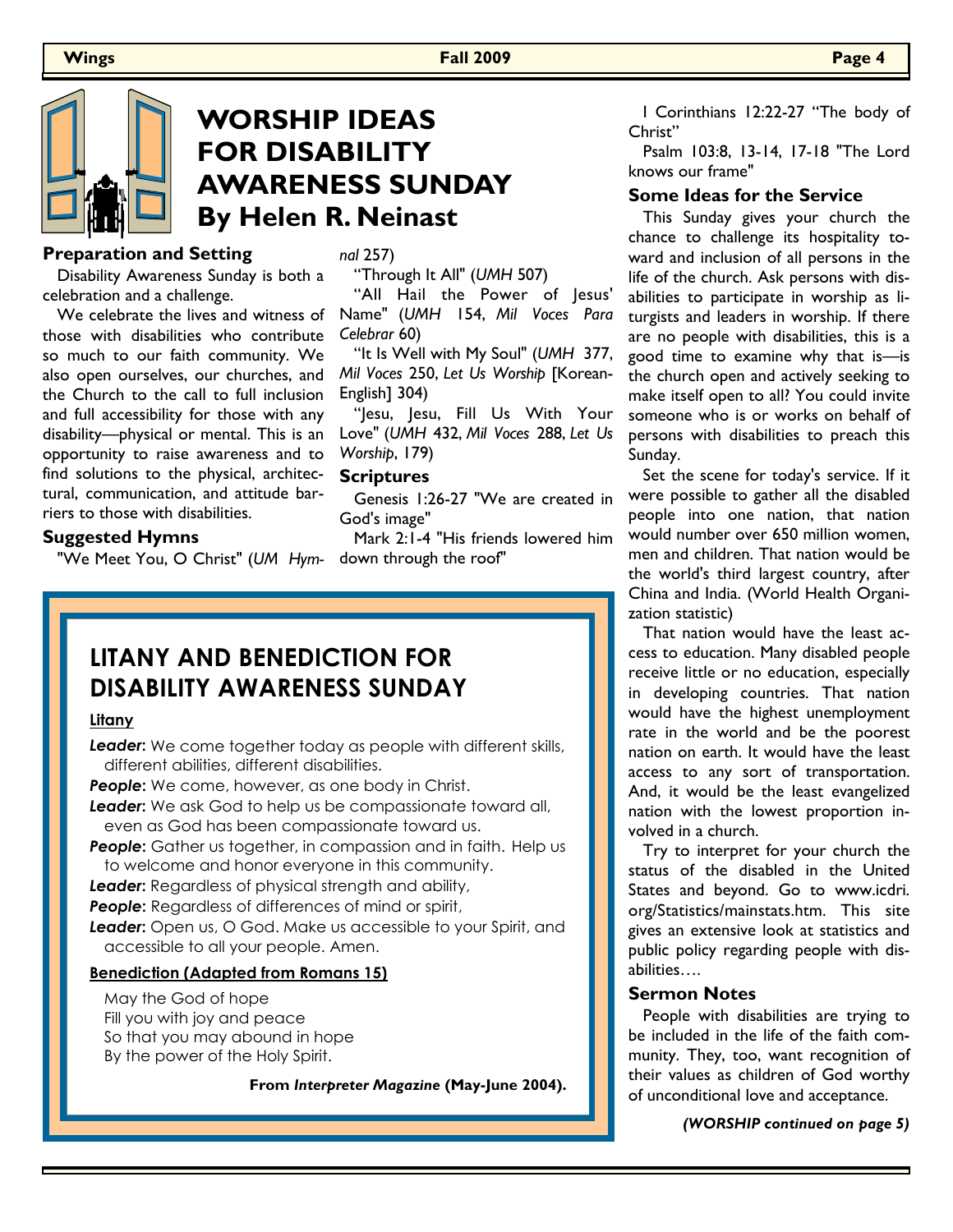*(WORSHIP continued from page 4)*

 Hunger and malnutrition world-wide are the number one cause of disabilities. Accidents and disease are the leading cause of disabilities in the parts of the world where hunger is not a factor. However, even if we are fortunate enough to live without material deprivation and with outstanding medical care, all of us face the toll that aging takes. Eyesight, hearing, mobility, memory—these disabilities await most all of us. D i sabilities do not know boundaries of age, race, sex or social status. And yet disabilities are the biggest barrier to full participation in our churches. Someone has pointed out that a person in a wheelchair is not disabled in a community or building...that is wheelchair-accessible.

 Genesis tells us that we are created in the image of God. Yet we are all different—skin color, personalities, mental and physical capabilities. This passage, then, must refer to something besides the physical. God is spirit, and to be created in the image of God is to have a spirit that is in God's image. And yet we—like Jesus—are incarnate. It is with our bodies and our minds that we live out our lives. So to have a mind or body that is different is not a judgment on our relationship with God but is a statement about our humanity.

 As we read the Bible it is clear from beginning to end that God wants to be in a relationship with each and every one of God's creatures. Therefore, it becomes clear that our God is a God of accessibility—to all—and that we therefore must make our churches, and our hearts, accessible to all.…

> **Adapted and abridged from** *Interpreter Magazine (***May-June, 2004). Ideas were submitted by students at United Methodist seminaries.**

# **BEYOND HUMAN WISDOM By Jon Will Pitts**

Y carpool to work met daily in has produced and distribution my church's parking lot. We tools, saving many people phoroten noticed trash and litter and exertion and helping to there. As a member of the grounds the beauty my church's parking lot. We **Loften noticed trash and litter** committee, I felt obligated to clean up movement. I made a tool from a broom handle and a nail, but the nail kept bending or coming out. I couldn't find any tool at the hardware store that would allow me to pick things up without bending.

 I prayerfully meditated over this God. situation. How could I do God's will concerning this problem? As I considered this, I was inspired to design a tool. The hard, pointed end of it can be used to pick up paper; the other end has a hook to pick up empty bottles or cans. After my disability retirement, I formed a small company that

y carpool to work met daily in has produced and distributed these tools, saving many people physical pain and exertion and helping to preserve

the trash, but a disability limits my by those who collect cans along the So far, hundreds of the tools are used roadway, by conservation groups, and by others. Though I do not make a profit from the tools, I find satisfaction in helping to care for God's world. By relying on God's inspiration, we can solve our problems in ways that honor

> **From** *The Upper Room* **(Jul./Aug. 1994).**



# **JOIN FRIENDSHIP MINISTRIES FOR A WEBINAR ON "AUTISM & CHILDREN'S MINISTRY" NOVEMBER 3 AT 2:00 P.M. (EST)**

This is a great opportunity to discover ideas for sharing Goomith children who have Autism Spectrum Disorders (ASD) without needing to travel to attend a workshop. Led by No Uitvlugt, Executive Director of Friendship Minis his is a great opportunity to discover ideas for sharing God's love with children who have Autism Spectrum Disorders (ASD) without needing to travel to attend a workshop. Led by Nella minute web seminar will explore:

- —The differences among children with ASD
- —Strategies for including kids with ASD in children's ministry
- —Developing a Spiritual Formation Plan for children with intellectual disabilities.

To sign up, go to Friendship Ministries website http://friendship.org and click on "events"; then click on "Free Webinar." You'll receive instructions about how to log in on your computer for the visual component of the webinar, as well as how to call in via phone for the audio component. For those who cannot make this time, Friendship Ministries will be recording the webinar and posting it on their website.

**From Friendship Ministries e-newsletter (Oct. 2009).**